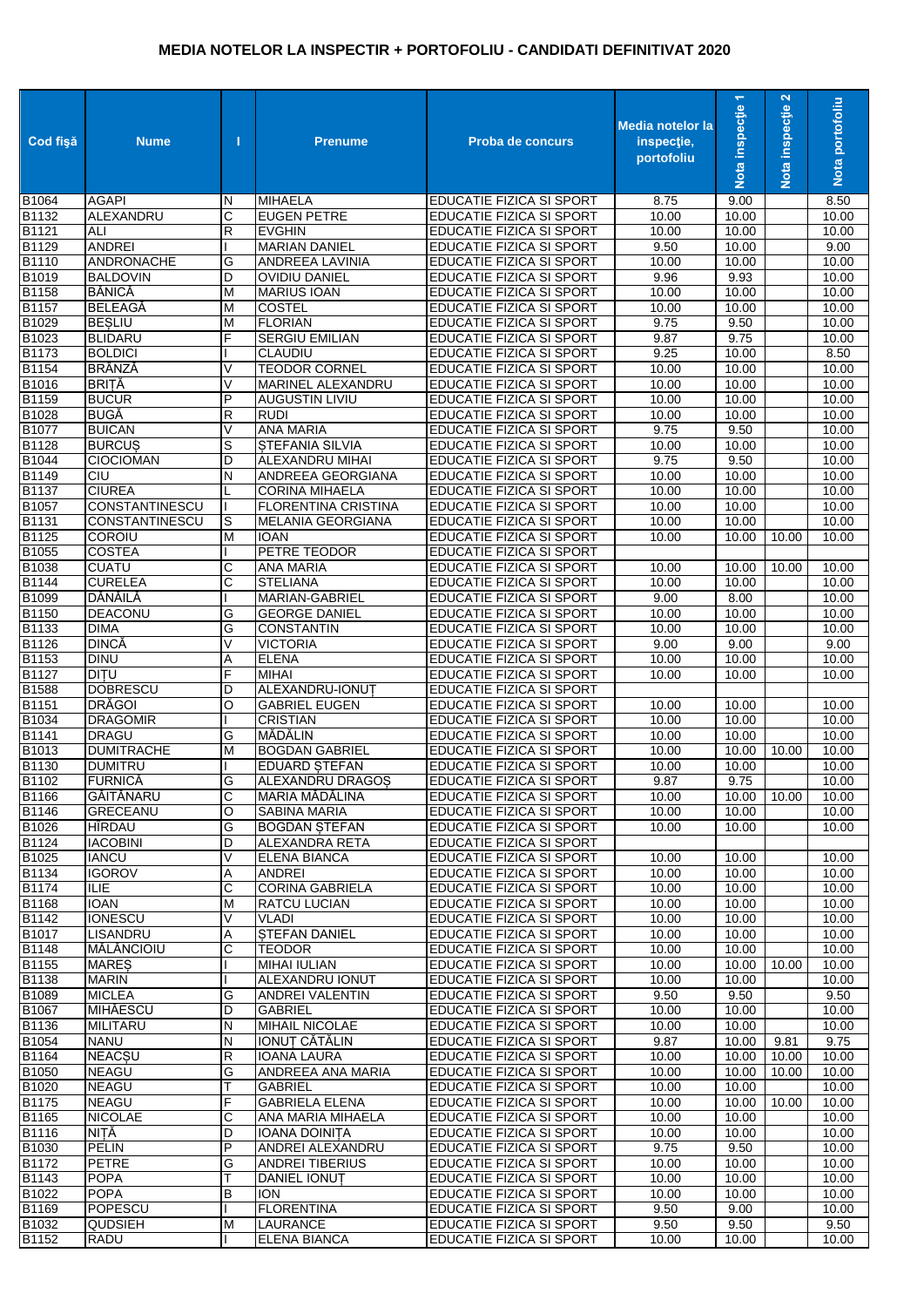| Cod fişă              | <b>Nume</b>                        | т      | <b>Prenume</b>                                   | <b>Proba de concurs</b>                              | <b>Media notelor la</b><br>inspectie,<br>portofoliu | Nota inspecție 1 | Nota inspecție 2 | Nota portofoliu |
|-----------------------|------------------------------------|--------|--------------------------------------------------|------------------------------------------------------|-----------------------------------------------------|------------------|------------------|-----------------|
| B1170                 | <b>ROTARIU</b>                     | V      | <b>DUMITRU DANIEL</b>                            | EDUCATIE FIZICA SI SPORT                             | 9.75                                                | 9.50             |                  | 10.00           |
| B1091                 | <b>RUSU</b>                        | М      | ADRIAN ALEXANDRU                                 | EDUCATIE FIZICA SI SPORT                             | 10.00                                               | 10.00            |                  | 10.00           |
| B1167                 | <b>SAVU</b>                        |        | VLĂDUȚ-FLORIN                                    | EDUCATIE FIZICA SI SPORT                             | 10.00                                               | 10.00            |                  | 10.00           |
| B1076<br><b>B1147</b> | <b>SERBAN</b><br><b>SPERCHEZ</b>   | F      | <b>FLORENTIN</b><br><b>MIHAELA ROXANA</b>        | EDUCATIE FIZICA SI SPORT                             | 10.00<br>10.00                                      | 10.00<br>9.50    |                  | 10.00<br>10.00  |
| B1080                 | STĂNESCU                           | M<br>M | ALEXANDRA IULIANA                                | EDUCATIE FIZICA SI SPORT<br>EDUCATIE FIZICA SI SPORT | 8.00                                                | 8.00             | 10.00            | 8.00            |
| B1015                 | <b>STAVRICĂ</b>                    | P      | <b>CRISTIAN IULIAN</b>                           | <b>EDUCATIE FIZICA SI SPORT</b>                      | 9.50                                                | 10.00            |                  | 9.00            |
| B1123                 | <b>STEFAN</b>                      | Α      | <b>MARIUS LUCIAN</b>                             | <b>EDUCATIE FIZICA SI SPORT</b>                      | 10.00                                               | 10.00            |                  | 10.00           |
| B1594                 | <b>STROIA</b>                      | С      | <b>EUGEN DANIEL</b>                              | EDUCATIE FIZICA SI SPORT                             | 10.00                                               | 10.00            |                  | 10.00           |
| B1135                 | TĂNASE                             | C      | MARIAN ALEXANDRU                                 | <b>EDUCATIE FIZICA SI SPORT</b>                      | 10.00                                               | 10.00            |                  | 10.00           |
| B1145                 | TĂRANU                             | С      | <b>VLAD-ILIE</b>                                 | EDUCATIE FIZICA SI SPORT                             | 9.75                                                | 9.50             |                  | 10.00           |
| B1094                 | <b>TODICĂ</b>                      | G      | LAURA                                            | <b>EDUCATIE FIZICA SI SPORT</b>                      | 8.87                                                | 9.00             |                  | 8.75            |
| B1139                 | <b>TURTOI</b>                      | М      | <b>ALEXANDRU DANIEL</b>                          | EDUCATIE FIZICA SI SPORT                             | 9.50                                                | 10.00            |                  | 9.00            |
| B1093<br>B1097        | <b>TUTUIANU</b><br><b>URSU</b>     | В<br>G | <b>CIPRIAN GHEORGHE</b><br><b>ELENA</b>          | EDUCATIE FIZICA SI SPORT<br>EDUCATIE FIZICA SI SPORT | 10.00<br>10.00                                      | 10.00<br>10.00   |                  | 10.00<br>10.00  |
| B1047                 | <b>VLAD</b>                        | N      | MIHAELA ADRIANA                                  | <b>EDUCATIE FIZICA SI SPORT</b>                      | 10.00                                               | 10.00            |                  | 10.00           |
| B1620                 | ALEXANDRACHE                       | т      | ILIANA-ROXANA                                    | <b>EDUCATOARE</b>                                    | 10.00                                               | 10.00            |                  | 10.00           |
| B1070                 | ALEXANDRU                          | N      | <b>ELENA GABRIELA</b>                            | <b>EDUCATOARE</b>                                    | 10.00                                               | 10.00            |                  | 10.00           |
| B1841                 | ANDREESCU                          | С      | <b>CRISTINA</b>                                  | <b>EDUCATOARE</b>                                    | 10.00                                               | 10.00            |                  | 10.00           |
| B1769                 | <b>ANDREI</b>                      | E      | <b>ALECSANDRA</b>                                | <b>EDUCATOARE</b>                                    | 10.00                                               | 10.00            |                  | 10.00           |
| B1378                 | ANDRONESCU                         | O      | <b>BIANCA GABRIELA</b>                           | <b>EDUCATOARE</b>                                    | 10.00                                               | 10.00            |                  | 10.00           |
| B1619                 | <b>ANGHEL</b>                      | M      | <b>MARIA ANTOANELA</b>                           | <b>EDUCATOARE</b>                                    | 10.00                                               | 10.00            |                  | 10.00           |
| B1748                 | ANGHEL                             | Α      | <b>PAULINA</b>                                   | <b>EDUCATOARE</b>                                    | 10.00                                               | 10.00            |                  | 10.00           |
| B1072                 | <b>ANGHELINA</b>                   | C      | <b>CRISTINA ELENA</b>                            | <b>EDUCATOARE</b>                                    | 10.00                                               | 10.00            |                  | 10.00           |
| B1765<br>B1593        | <b>ANTON</b><br>ARGĂSEALĂ          | С<br>C | <b>IZABELA NICOLETA</b><br><b>ADINA GABRIELA</b> | <b>EDUCATOARE</b><br><b>EDUCATOARE</b>               | 10.00<br>10.00                                      | 10.00<br>10.00   |                  | 10.00<br>10.00  |
| B1122                 | <b>ARTENE</b>                      | G      | <b>CORNELIA</b>                                  | <b>EDUCATOARE</b>                                    | 10.00                                               | 10.00            | 10.00            | 10.00           |
| B1729                 | <b>BĂCANU</b>                      | S      | ANA MARIA VICTORIA                               | <b>EDUCATOARE</b>                                    | 10.00                                               | 10.00            |                  | 10.00           |
| B1723                 | BĂDĂLAN                            |        | NICOLETA VALENTINA                               | <b>EDUCATOARE</b>                                    | 10.00                                               | 10.00            |                  | 10.00           |
| B1627                 | <b>BADEA</b>                       | т      | <b>STEFANIA GABRIELA</b>                         | <b>EDUCATOARE</b>                                    | 9.50                                                | 9.00             |                  | 10.00           |
| B1040                 | <b>BĂJĂNARU</b>                    | R      | <b>ANDREEA</b>                                   | <b>EDUCATOARE</b>                                    | 10.00                                               | 10.00            |                  | 10.00           |
| B1014                 | <b>BANEA</b>                       | V      | GABRIELA-ANDREEA                                 | <b>EDUCATOARE</b>                                    | 10.00                                               | 10.00            |                  | 10.00           |
| B1664                 | <b>BARBU</b>                       | E      | <b>SIMONA MIHAELA</b>                            | <b>EDUCATOARE</b>                                    | 10.00                                               | 10.00            |                  | 10.00           |
| B1759<br>B1807        | <b>BĂRBULESCU</b><br><b>BASTON</b> | M<br>Α | MIHAELA CĂTĂLINA<br><b>NICOLETA SERGINA</b>      | <b>EDUCATOARE</b><br><b>EDUCATOARE</b>               | 10.00<br>9.50                                       | 10.00<br>10.00   |                  | 10.00<br>9.00   |
| B1812                 | <b>BEBU</b>                        | G      | <b>MARIA</b>                                     | <b>EDUCATOARE</b>                                    |                                                     |                  |                  |                 |
| B1819                 | <b>BERBECEL</b>                    | F      | MĂDĂLINA CIPRIANA                                | <b>EDUCATOARE</b>                                    | 10.00                                               | 10.00            | 10.00            | 10.00           |
| B1701                 | <b>BRATU</b>                       | V      | <b>IOANA</b>                                     | <b>EDUCATOARE</b>                                    | 10.00                                               | 10.00            | 9.00             | 10.00           |
| B1646                 | <b>BRÎNCOVEANU</b>                 |        | <b>MIHAELA ILEANA</b>                            | <b>EDUCATOARE</b>                                    | 10.00                                               | 10.00            |                  | 10.00           |
| B1834                 | <b>BUBULINCĂ</b>                   |        | DANIELA IULIA                                    | <b>EDUCATOARE</b>                                    |                                                     |                  |                  |                 |
| B1681                 | <b>BUDICĂ</b>                      | Т      | MIRELA GABRIELLA                                 | <b>EDUCATOARE</b>                                    | 10.00                                               | 10.00            |                  | 10.00           |
| B1744                 | <b>BUGHIURLAN</b>                  | S      | ANA                                              | <b>EDUCATOARE</b>                                    | 10.00                                               | 9.50             | 10.00            | 10.00           |
| B1491                 | <b>BURDUCEA</b>                    | D      | <b>CAMELIA ANDREEA</b>                           | <b>EDUCATOARE</b>                                    | 10.00                                               | 10.00            |                  | 10.00           |
| B1663<br>B1009        | <b>BURSUC</b><br><b>BUSU</b>       | E      | ALEXANDRA CORINA<br>ANA MARIA                    | <b>EDUCATOARE</b><br><b>EDUCATOARE</b>               | 10.00<br>10.00                                      | 10.00<br>10.00   | 10.00            | 10.00<br>10.00  |
| B1772                 | CARP                               | G      | NICOLETA CARMEN                                  | <b>EDUCATOARE</b>                                    | 10.00                                               | 10.00            | 10.00            | 10.00           |
| B1666                 | <b>CHIOVEANU</b>                   | P      | <b>VIOLETA</b>                                   | <b>EDUCATOARE</b>                                    | 10.00                                               | 10.00            | 10.00            | 10.00           |
| B1534                 | <b>CHIRU</b>                       | V      | <b>LAVINIA MARIA</b>                             | <b>EDUCATOARE</b>                                    | 10.00                                               | 10.00            |                  | 10.00           |
| B1811                 | <b>CICIU</b>                       | М      | <b>CRISTINA GEORGIANA</b>                        | <b>EDUCATOARE</b>                                    | 9.75                                                | 9.50             |                  | 10.00           |
| B1481                 | <b>CIOBANU</b>                     |        | STEFANIA GRATIELA                                | <b>EDUCATOARE</b>                                    | 9.00                                                | 9.00             |                  | 9.00            |
| B1783                 | <b>CIOT</b>                        | М      | <b>DANA MIHAELA</b>                              | <b>EDUCATOARE</b>                                    | 10.00                                               | 10.00            |                  | 10.00           |
| B1006                 | <b>CIRSTOIU</b>                    | IC     | ELENA-ROBERTA                                    | <b>EDUCATOARE</b>                                    | 9.50                                                | 9.00             |                  | 10.00           |
| B1640<br>B1710        | <b>CISMARU</b><br><b>CIUCIUC</b>   | С<br>F | ADRIANA MARIANA<br>ADRIANA                       | <b>EDUCATOARE</b><br><b>EDUCATOARE</b>               | 10.00                                               | 10.00            |                  | 10.00           |
| B1665                 | <b>COCIOABĂ</b>                    | Ν      | ALEXANDRA MIHAELA                                | <b>EDUCATOARE</b>                                    | 10.00                                               | 10.00            |                  | 10.00           |
| B1377                 | COJOCARU                           | D      | <b>GEANINA DANIELA</b>                           | <b>EDUCATOARE</b>                                    | 10.00                                               | 10.00            | 10.00            | 10.00           |
| B1813                 | COLNICEANU                         | S      | <b>TANIA MARIA</b>                               | <b>EDUCATOARE</b>                                    | 10.00                                               | 10.00            |                  | 10.00           |
| B1454                 | <b>COLTAN</b>                      | Ν      | FLORENTINA ANA MARIA                             | <b>EDUCATOARE</b>                                    | 9.25                                                | 9.00             | 8.00             | 9.50            |
| B1761                 | COMAN                              | G      | ALEXANDRA                                        | <b>EDUCATOARE</b>                                    | 10.00                                               | 10.00            |                  | 10.00           |
| B1820                 | <b>COMAN</b>                       | M      | <b>CRISTINA</b>                                  | <b>EDUCATOARE</b>                                    | 10.00                                               | 10.00            | 10.00            | 10.00           |
| B1826                 | <b>COMAN</b>                       | L      | ELENA ANITA                                      | <b>EDUCATOARE</b>                                    | 9.65                                                | 9.80             | 9.00             | 9.50            |
| B1739                 | <b>COMAN</b>                       | Α      | <b>GABRIELA CRISTINA</b>                         | <b>EDUCATOARE</b>                                    | 10.00<br>10.00                                      | 10.00            | 10.00            | 10.00<br>10.00  |
| B1747<br>B1766        | <b>COMĂNESCU</b><br>CONDOIU        | V      | ANA MARIA<br><b>EMILIA</b>                       | <b>EDUCATOARE</b><br><b>EDUCATOARE</b>               | 10.00                                               | 10.00<br>10.00   |                  | 10.00           |
| B1719                 | <b>CONSTANTIN</b>                  | М      | <b>AURA VALENTINA</b>                            | <b>EDUCATOARE</b>                                    | 9.43                                                | 9.37             |                  | 9.50            |
| B1580                 | COPOERU                            | Α      | MARINELA ANCA                                    | <b>EDUCATOARE</b>                                    | 10.00                                               | 10.00            | 9.50             | 10.00           |
| B1529                 | CORNECIU                           |        | CLAUDIA IOANA                                    | <b>EDUCATOARE</b>                                    | 10.00                                               | 10.00            |                  | 10.00           |
| B1437                 | <b>COSTACHE</b>                    | Α      | <b>EMANUELA</b>                                  | <b>EDUCATOARE</b>                                    | 10.00                                               | 10.00            |                  | 10.00           |
| B1824                 | <b>CRETU</b>                       | С      | <b>ELENA</b>                                     | <b>EDUCATOARE</b>                                    | 10.00                                               | 10.00            |                  | 10.00           |
| B1419                 | CRÎNGEANU                          | G      | ROXANA CRISTINA                                  | <b>EDUCATOARE</b>                                    | 9.75                                                | 9.50             |                  | 10.00           |
| B1776                 | <b>CRISTEA</b>                     | Α      | ANDREEA                                          | <b>EDUCATOARE</b>                                    | 10.00                                               | 10.00            | 10.00            | 10.00           |
| B1650                 | <b>CRIVĂȚ</b>                      | С      | MĂDĂLINA MIHAELA                                 | <b>EDUCATOARE</b>                                    | 10.00                                               | 10.00            |                  | 10.00           |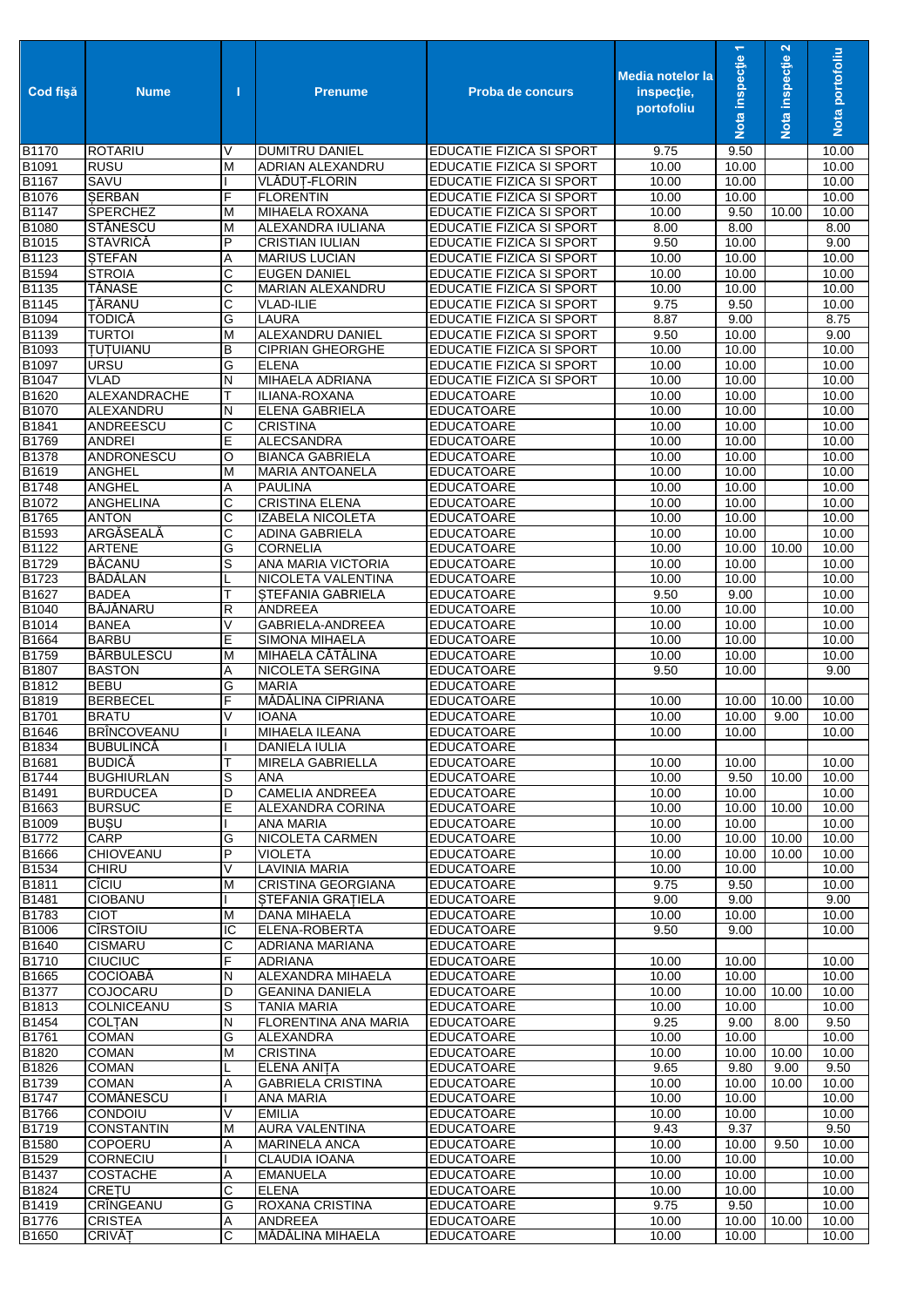| Cod fişă          | <b>Nume</b>                   | п         | <b>Prenume</b>                          | Proba de concurs                       | <b>Media notelor la</b><br>inspectie,<br>portofoliu | Nota inspecție 1 | Nota inspecție 2 | Nota portofoliu |
|-------------------|-------------------------------|-----------|-----------------------------------------|----------------------------------------|-----------------------------------------------------|------------------|------------------|-----------------|
| <b>B1031</b>      | <b>CULCEA</b>                 | V         | <b>LUCIA ELENA</b>                      | <b>EDUCATOARE</b>                      | 8.00                                                | 7.00             |                  | 9.00            |
| B1753             | <b>CULEA</b>                  | V         | <b>ELENA LILIANA</b>                    | <b>EDUCATOARE</b>                      | 10.00                                               | 10.00            |                  | 10.00           |
| B1806             | <b>DABU</b>                   | N         | <b>ALINA PATRICIA</b>                   | <b>EDUCATOARE</b>                      | 9.00                                                | 8.75             |                  | 9.25            |
| B1643             | DĂNĂILĂ                       | $\vee$    | <b>SIMONA ELENA</b>                     | <b>EDUCATOARE</b>                      | 10.00                                               | 10.00            |                  | 10.00           |
| B1797             | <b>DEMSA</b>                  | P         | <b>OANA RAMONA</b>                      | <b>EDUCATOARE</b>                      | 9.98                                                | 9.96             |                  | 10.00           |
| B1063             | DIG                           | G         | ALINA-CRISTINA                          | <b>EDUCATOARE</b>                      | 9.50                                                | 10.00            |                  | 9.00            |
| B1445             | <b>DINCĂ</b>                  | Α         | <b>DIANA</b>                            | <b>EDUCATOARE</b>                      | 10.00                                               | 10.00            | 10.00            | 10.00           |
| B1100             | <b>DINCĂ</b>                  | S         | MARILENA-ANTONIA                        | <b>EDUCATOARE</b>                      |                                                     |                  |                  |                 |
| B1457             | <b>DINESCU</b>                | G         | <b>FLORENTINA</b>                       | <b>EDUCATOARE</b>                      | 10.00                                               | 10.00            | 10.00            | 10.00           |
| B1171             | <b>DINITĂ</b>                 | <b>MD</b> | <b>CRISTINA</b>                         | <b>EDUCATOARE</b>                      | 10.00                                               | 10.00            | 10.00            | 10.00           |
| B1522<br>B1602    | <b>DOBRE</b>                  | V         | <b>ALINA MIHAELA</b>                    | <b>EDUCATOARE</b>                      | 9.50                                                | 10.00            |                  | 9.00            |
| B1731             | <b>DOBRE</b>                  | G         | ANDREEA SORINA<br><b>IULIANA</b>        | <b>EDUCATOARE</b>                      | 10.00<br>10.00                                      | 10.00<br>10.00   |                  | 10.00<br>10.00  |
| B1605             | <b>DOBRE</b><br><b>DOBRE</b>  | M         | <b>OANA ANDREEA</b>                     | <b>EDUCATOARE</b><br><b>EDUCATOARE</b> | 10.00                                               | 10.00            |                  | 10.00           |
| B1796             | <b>DONCU</b>                  | G         | <b>ELENA CRISTINA</b>                   | <b>EDUCATOARE</b>                      | 10.00                                               | 10.00            | 10.00            | 10.00           |
| B1733             | <b>DORCIOMAN</b>              | D         | <b>CAMELIA</b>                          | <b>EDUCATOARE</b>                      | 10.00                                               | 10.00            |                  | 10.00           |
| B1793             | <b>DRAGU</b>                  | S         | <b>ADRIANA MARIA</b>                    | <b>EDUCATOARE</b>                      | 10.00                                               | 10.00            | 10.00            | 10.00           |
| B1425             | <b>DULCESCU</b>               | D         | <b>ANA MARIA</b>                        | <b>EDUCATOARE</b>                      | 9.00                                                | 8.00             |                  | 10.00           |
| B1598             | <b>DUMITRESCU</b>             |           | <b>GINA CLAUDIA</b>                     | <b>EDUCATOARE</b>                      | 9.50                                                | 9.00             |                  | 10.00           |
| B1495             | <b>DUMITRU</b>                | N         | ANA MARIA CRISTINA                      | <b>EDUCATOARE</b>                      |                                                     |                  |                  |                 |
| B1749             | <b>DUMITRU</b>                |           | <b>BIANCA FLORENTINA</b>                | <b>EDUCATOARE</b>                      | 9.50                                                | 10.00            |                  | 9.00            |
| <b>B1708</b>      | <b>DUMITRU</b>                | G         | CONSTANȚA LAURA                         | <b>EDUCATOARE</b>                      | 10.00                                               | 10.00            |                  | 10.00           |
| <b>B1577</b>      | <b>DUMITRU</b>                | V         | <b>NICOLETA</b>                         | <b>EDUCATOARE</b>                      | 9.93                                                | 9.87             |                  | 10.00           |
| <b>B1658</b>      | <b>DURĂ</b>                   | P         | <b>MARIANA</b>                          | <b>EDUCATOARE</b>                      | 10.00                                               | 10.00            |                  | 10.00           |
| B1506             | <b>ENACHE</b>                 | Α         | <b>ANA MARIA</b>                        | <b>EDUCATOARE</b>                      | 8.87                                                | 8.75             |                  | 9.00            |
| B1113             | <b>ENACHE</b>                 | M         | <b>GABRIELA</b>                         | <b>EDUCATOARE</b>                      | 8.25                                                | 8.50             |                  | 8.00            |
| <b>B1788</b>      | <b>ENACHE</b>                 | S         | MARIA MAGDALENA                         | <b>EDUCATOARE</b>                      |                                                     |                  |                  |                 |
| B1649             | <b>ENCIU</b>                  |           | RUT-LUMINITA                            | <b>EDUCATOARE</b>                      | 10.00                                               | 10.00            |                  | 10.00           |
| B1785             | <b>ENESCU</b>                 | $\vee$    | <b>IONICA</b>                           | <b>EDUCATOARE</b>                      | 10.00                                               | 10.00            | 10.00            | 10.00           |
| <b>B1827</b>      | <b>ENUS</b>                   |           | VALENTINA                               | <b>EDUCATOARE</b>                      | 10.00                                               | 10.00            |                  | 10.00           |
| B1552             | <b>EXARI</b>                  | V         | ROXANA ANDREEA                          | <b>EDUCATOARE</b>                      | 10.00                                               | 10.00            | 10.00            | 10.00           |
| B1518             | <b>FĂNACHE</b>                | S         | IOANA ALEXANDRA                         | <b>EDUCATOARE</b>                      | 10.00                                               | 10.00            |                  | 10.00           |
| B1535             | <b>FANDARAC</b>               | F         | <b>GABRIELA</b>                         | <b>EDUCATOARE</b>                      | 10.00                                               | 10.00            |                  | 10.00           |
| B1802             | <b>FESTEU</b>                 | V         | <b>CORINA NICOLETA</b>                  | <b>EDUCATOARE</b>                      | 10.00                                               | 10.00            |                  | 10.00           |
| B1511             | <b>FIERARU</b>                | S         | <b>IONELA ANDREEA</b>                   | <b>EDUCATOARE</b>                      | 10.00                                               | 10.00            |                  | 10.00           |
|                   |                               |           | LARISA SILVIANA                         |                                        |                                                     |                  |                  |                 |
| B1599             | <b>FIUSTES</b>                |           | <b>FLORENTINA</b>                       | <b>EDUCATOARE</b>                      | 10.00                                               | 10.00            |                  | 10.00           |
| B <sub>1632</sub> | <b>FLOREA</b>                 | т         | <b>CARMEN</b>                           | <b>EDUCATOARE</b>                      | 10.00                                               | 10.00            |                  | 10.00           |
| B1835             | <b>FLORICICĂ</b>              | A         | <b>ELENA DANIELA</b>                    | <b>EDUCATOARE</b>                      | 10.00                                               | 10.00            |                  | 10.00           |
| B1784             | FLUERARU                      | L         | ALEXANDRA MIHAELA                       | <b>EDUCATOARE</b>                      | 10.00                                               | 10.00            |                  | 10.00           |
| B1624             | <b>FRANIUC</b>                | M         | NAOMI CĂTĂLINA                          | <b>EDUCATOARE</b>                      | 10.00                                               | 10.00            |                  | 10.00           |
| B1771             | <b>FULGA</b>                  | D         | DENISA IULIANA                          | <b>EDUCATOARE</b>                      | 10.00                                               | 10.00            |                  | 10.00           |
| <b>B1068</b>      | <b>FURTUNĂ</b>                |           | <b>LIANA</b>                            | <b>EDUCATOARE</b>                      | 10.00                                               | 10.00            |                  | 10.00           |
| <b>B1780</b>      | <b>GELEA</b>                  | C         | LOREDANA ALINA                          | <b>EDUCATOARE</b>                      | 9.50                                                | 10.00            | 9.00             | 9.00            |
| B1825             | <b>GHEORGHE</b>               | S         | <b>CARMEN</b>                           | <b>EDUCATOARE</b>                      | 10.00                                               | 10.00            |                  | 10.00           |
| B1816             | <b>GHEORGHITA</b>             | M         | <b>ELENA CRISTINA</b>                   | <b>EDUCATOARE</b>                      | 10.00                                               | 10.00            | 10.00            | 10.00           |
| <b>B1750</b>      | <b>GHERASE</b>                | C         | ANDREEA LAVINIA                         | <b>EDUCATOARE</b>                      | 10.00                                               | 10.00            |                  | 10.00           |
| B1493             | <b>GHERGAN</b>                | С         | ANA MARIA                               | <b>EDUCATOARE</b>                      | 10.00                                               | 10.00            |                  | 10.00           |
| <b>B1117</b>      | <b>GHERGHINA</b>              |           | CRISTINA MĂDĂLINA                       | <b>EDUCATOARE</b>                      | 8.50                                                | 9.00             |                  | 8.00            |
| B1821<br>B1106    | <b>GHINETE</b>                | M<br>P    | RALUCA IOANA<br><b>CRISTINA DANIELA</b> | <b>EDUCATOARE</b>                      | 10.00                                               | 10.00            |                  | 10.00           |
| B1513             | <b>GROSU</b><br><b>GUIMAN</b> |           | <b>BIANCA IOANA</b>                     | <b>EDUCATOARE</b><br><b>EDUCATOARE</b> | 10.00<br>10.00                                      | 10.00<br>10.00   |                  | 10.00<br>10.00  |
| B1109             | <b>GUL</b>                    | V         | <b>IRINA VIORICA</b>                    | <b>EDUCATOARE</b>                      | 9.12                                                | 9.25             |                  | 9.00            |
| B1644             | <b>GUTĂ</b>                   | Α         | <b>RUXANDRA</b>                         | <b>EDUCATOARE</b>                      | 10.00                                               | 10.00            |                  | 10.00           |
| B1086             | HÎNCU                         | D         | <b>ILEANA EMANUELA</b>                  | <b>EDUCATOARE</b>                      | 10.00                                               | 10.00            | 10.00            | 10.00           |
| B1808             | <b>HOGAS</b>                  | D         | <b>ALINA DONATELA</b>                   | <b>EDUCATOARE</b>                      | 9.75                                                | 9.50             |                  | 10.00           |
| B1549             | <b>HREHORESEN</b>             | C         | <b>OANA</b>                             | <b>EDUCATOARE</b>                      | 10.00                                               | 10.00            |                  | 10.00           |
| <b>B1301</b>      | <b>IACOB</b>                  |           | <b>CORINA LUIZA</b>                     | <b>EDUCATOARE</b>                      | 10.00                                               | 10.00            |                  | 10.00           |
| B1614             | <b>IANCU</b>                  | С         | <b>CRISTINA</b>                         | <b>EDUCATOARE</b>                      | 9.75                                                | 9.50             |                  | 10.00           |
| B1096             | <b>IANCU</b>                  | Т         | <b>DUMITRA</b>                          | <b>EDUCATOARE</b>                      | 10.00                                               | 10.00            |                  | 10.00           |
| B1794             | ILIE                          | Α         | MARILENA ADELINA                        | <b>EDUCATOARE</b>                      | 10.00                                               | 10.00            |                  | 10.00           |
| B1800             | <b>ILINCA</b>                 | M         | <b>MIHAELA</b>                          | <b>EDUCATOARE</b>                      | 10.00                                               | 10.00            |                  | 10.00           |
| B1079             | <b>ILINCA</b>                 | C         | MIHAELA LAURA                           | <b>EDUCATOARE</b>                      | 10.00                                               | 10.00            |                  | 10.00           |
| B1018             | <b>ION</b>                    | Е         | <b>GABRIELA DIANA</b>                   | <b>EDUCATOARE</b>                      | 10.00                                               | 10.00            | 9.00             | 10.00           |
| B1652             | <b>IONESCU</b>                | N         | ELENA-DANIELA                           | <b>EDUCATOARE</b>                      | 10.00                                               | 10.00            |                  | 10.00           |
| B1743             | <b>IONESCU</b>                | F         | <b>MARIA FLORELA</b>                    | <b>EDUCATOARE</b>                      | 10.00                                               | 10.00            | 10.00            | 10.00           |
| B1823             | <b>IORDACHE</b>               | M         | <b>DIDINA</b>                           | <b>EDUCATOARE</b>                      | 10.00                                               | 10.00            |                  | 10.00           |
| B1539             | <b>IORGULESCU</b>             | D         | <b>IULIA STEFANIA</b>                   | <b>EDUCATOARE</b>                      | 10.00                                               | 10.00            | 10.00            | 10.00           |
| B1380             | <b>ITALIANU</b>               | M         | RAMONA MIHAELA                          | <b>EDUCATOARE</b>                      | 10.00                                               | 10.00            | 10.00            | 10.00           |
| B1756             | <b>JICU</b>                   | V         | <b>ANA MARIA</b>                        | <b>EDUCATOARE</b>                      | 10.00                                               | 10.00            |                  | 10.00           |
| B1616             | <b>JOITA</b>                  | С         | <b>TANIA ANDREEA</b>                    | <b>EDUCATOARE</b>                      | 10.00                                               | 10.00            |                  | 10.00           |
| <b>B1809</b>      | KIVU                          | G         | <b>ELENA</b>                            | <b>EDUCATOARE</b>                      | 10.00                                               | 10.00 10.00      |                  | 10.00           |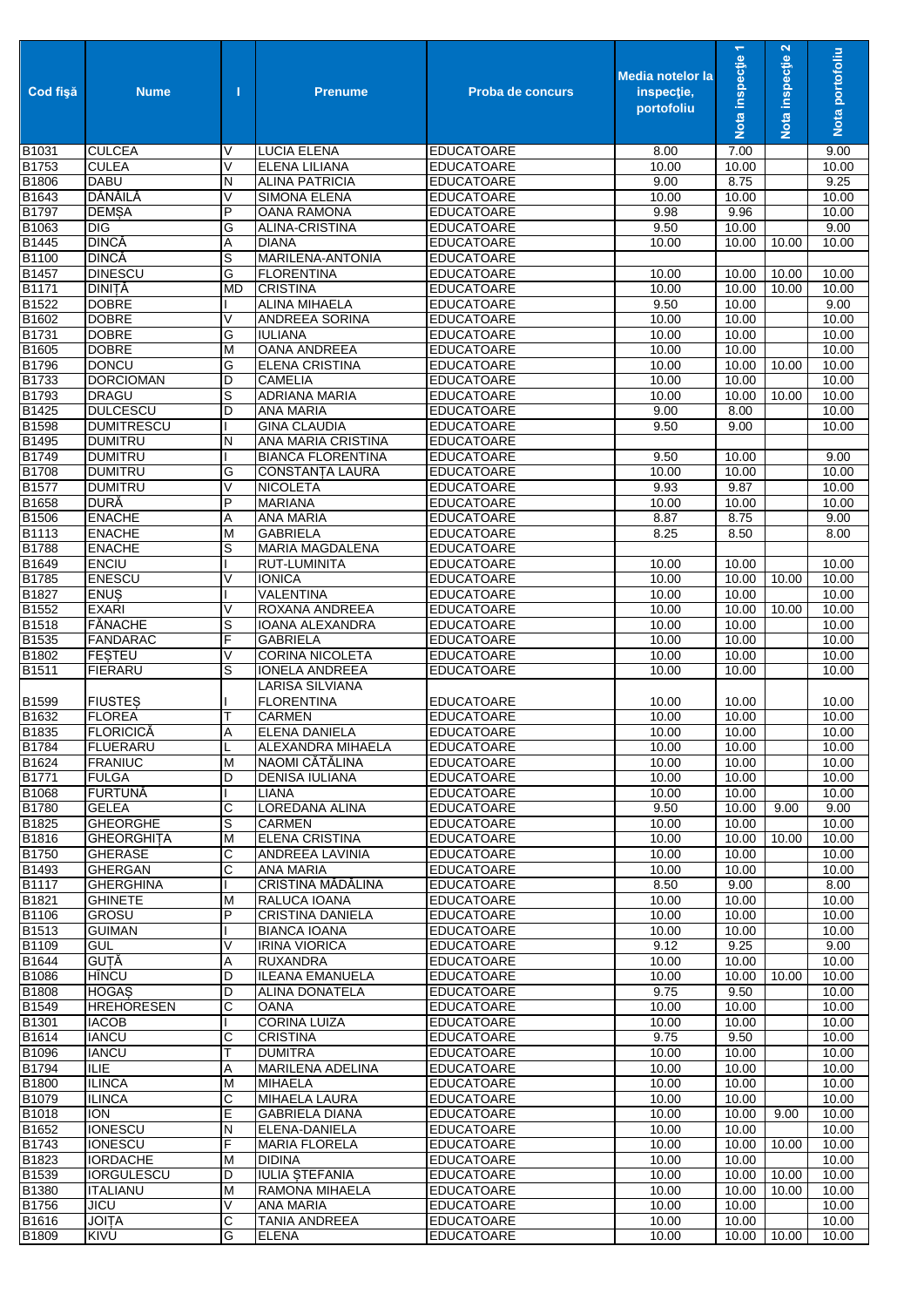| Cod fisă       | <b>Nume</b>                  | Т      | <b>Prenume</b>                           | <b>Proba de concurs</b>                | <b>Media notelor la</b><br>inspectie,<br>portofoliu | Nota inspecție 1 | Nota inspecție 2 | Nota portofoliu |
|----------------|------------------------------|--------|------------------------------------------|----------------------------------------|-----------------------------------------------------|------------------|------------------|-----------------|
| B1685          | LENTOIU                      |        | ANDREEA ELENA                            | <b>EDUCATOARE</b>                      |                                                     |                  |                  |                 |
| B1001          | LEPĂDATU                     | S      | FLORI CĂTĂLINA                           | <b>EDUCATOARE</b>                      | 10.00                                               | 10.00            | 10.00            | 10.00           |
| B1612          | <b>MAGHIRAN</b>              | F      | <b>ROXANA</b>                            | <b>EDUCATOARE</b>                      | 10.00                                               | 10.00            | 10.00            | 10.00           |
| B1660          | <b>MAIER</b>                 | Α      | <b>FLORI ISABELLE</b>                    | <b>EDUCATOARE</b>                      | 10.00                                               | 10.00            |                  | 10.00           |
| B1767          | <b>MAMUT</b>                 | G      | ADRIANA-RALUCA                           | <b>EDUCATOARE</b>                      | 10.00                                               | 8.00             | 10.00            | 10.00           |
| B1472          | MĂNĂILESCU                   | С      | <b>MIHAELA</b>                           | <b>EDUCATOARE</b>                      | 10.00                                               | 10.00            |                  | 10.00           |
| B1699          | <b>MANDA</b>                 | D      | <b>ANAMARIA LUCIA</b>                    | <b>EDUCATOARE</b>                      | 10.00                                               | 10.00            |                  | 10.00           |
| B1611          | <b>MANEA</b>                 | V      | MĂDĂLINA ADNANA                          | <b>EDUCATOARE</b>                      | 10.00                                               | 10.00            |                  | 10.00           |
| B1789          | <b>MANOLE</b><br>MANOLESCU-  | G      | ROXANA-GEORGIANA                         | <b>EDUCATOARE</b>                      | 10.00                                               | 10.00            |                  | 10.00           |
| B1726          | CIOBANU                      | Е      | <b>ELENA</b>                             | <b>EDUCATOARE</b>                      | 9.50                                                | 9.00             |                  | 10.00           |
| B1799          | <b>MARCULESCU</b>            | Α      | <b>MARIA ANCA</b>                        | <b>EDUCATOARE</b>                      | 10.00                                               | 10.00            |                  | 10.00           |
| B1463          | <b>MART</b>                  | V      | <b>IOANA</b>                             | <b>EDUCATOARE</b>                      | 10.00                                               | 10.00            |                  | 10.00           |
| B1791          | <b>MELCESCU</b>              |        | <b>MARIA LAURA</b>                       | <b>EDUCATOARE</b>                      | 10.00                                               | 10.00            |                  | 10.00           |
| B1615          | MIHAILĂ                      | N      | ELENA ROXANA                             | <b>EDUCATOARE</b>                      | 8.50                                                | 9.00             |                  | 8.00            |
| B1832          | <b>MIHĂILESCU</b>            | М      | <b>OTILIA</b>                            | <b>EDUCATOARE</b>                      | 8.50                                                | 9.00             |                  | 8.00            |
| B1008          | <b>MIHALCEA</b>              |        | <b>MONICA CORINA</b>                     | <b>EDUCATOARE</b>                      | 8.00                                                | 8.00             |                  | 8.00            |
| B1836          | <b>MILITARU</b>              | V      | <b>IONELA ALINA</b>                      | <b>EDUCATOARE</b>                      | 10.00                                               | 10.00            |                  | 10.00           |
| B1718          | <b>MILU</b>                  | N      | <b>ELISABETA ANDREEA</b>                 | <b>EDUCATOARE</b>                      | 10.00                                               | 10.00            |                  | 10.00           |
| B1638          | <b>MINCIUNESCU</b>           | С      | <b>CRISTINA FLORENTINA</b>               | <b>EDUCATOARE</b>                      | 10.00                                               | 10.00            |                  | 10.00           |
| B1119          | <b>MIREA</b>                 | Т      | <b>ILEANA SILVIA</b>                     | <b>EDUCATOARE</b>                      | 10.00                                               | 10.00            | 10.00            | 10.00           |
| B1684          | <b>MITRUTA</b>               | S      | MIHAELA GABRIELA                         | <b>EDUCATOARE</b>                      | 10.00                                               | 10.00            |                  | 10.00           |
| <b>B1634</b>   | <b>MITU</b>                  |        | <b>ELENA SIMONA</b>                      | <b>EDUCATOARE</b>                      | 10.00                                               | 10.00            |                  | 10.00           |
| B1688          | <b>MITU</b>                  | D      | <b>MARIA MIRABELA</b>                    | <b>EDUCATOARE</b>                      | 10.00                                               | 10.00            |                  | 10.00           |
| B1541          | <b>MITU</b>                  |        | <b>MIRELA</b>                            | <b>EDUCATOARE</b>                      | 10.00                                               | 10.00            |                  | 10.00           |
| B1604          | <b>MIU</b>                   | P      | <b>ELENA</b>                             | <b>EDUCATOARE</b>                      | 10.00                                               | 10.00            |                  | 10.00           |
| B1792          | <b>MORARU</b>                | M      | <b>CRISTINA VIVIANA</b>                  | <b>EDUCATOARE</b>                      | 9.75                                                | 9.50             |                  | 10.00           |
| B1547          | <b>NEACSU</b>                | N      | <b>DIANA ALINA</b>                       | <b>EDUCATOARE</b>                      | 9.50                                                | 9.00             |                  | 10.00           |
| B1623          | <b>NEAGOIE</b>               |        | <b>IULIA ELENA</b>                       | <b>EDUCATOARE</b>                      | 10.00                                               | 10.00            |                  | 10.00           |
| B1004          | <b>NEAMTU</b>                | F      | <b>FLORINA</b>                           | <b>EDUCATOARE</b>                      | 10.00                                               | 10.00            |                  | 10.00           |
| B1582          | NEDELCU                      | E      | ALINA CĂTĂLINA                           | <b>EDUCATOARE</b>                      | $\overline{10.00}$                                  | 10.00            |                  | 10.00           |
| B1833          | <b>NEDELCU</b>               |        | <b>DIANA VIORICA</b>                     | <b>EDUCATOARE</b>                      | 9.50                                                | 10.00            |                  | 9.00            |
| B1161          | <b>NEFERU</b>                | С      | <b>CRINA MARIA</b>                       | <b>EDUCATOARE</b>                      | 10.00                                               | 9.50             | 10.00            | 10.00           |
| B1804          | <b>NEGOITĂ</b>               | M      | <b>MIHAELA</b>                           | <b>EDUCATOARE</b>                      |                                                     |                  |                  |                 |
| B1544          | <b>NELEPCU</b>               | F      | <b>ROXANA ANISA</b>                      | <b>EDUCATOARE</b>                      | 10.00                                               | 10.00            | 10.00            | 10.00           |
| B1000          | <b>NICA</b>                  | С      | <b>MARIA MAGDALENA</b>                   | <b>EDUCATOARE</b>                      | 10.00                                               | 10.00            |                  | 10.00           |
| B1011          | <b>NICOLAE</b>               | D      | <b>IOANA-IRINA</b>                       | <b>EDUCATOARE</b>                      | 9.50                                                | 10.00            |                  | 9.00            |
| B1672          | <b>NICULAE</b>               |        | <b>FLORICA IULIANA</b>                   | <b>EDUCATOARE</b>                      | 10.00                                               | 10.00            | 10.00            | 10.00           |
| B1741          | <b>NISTE</b>                 | С      | <b>ILEANA</b>                            | <b>EDUCATOARE</b>                      | 10.00                                               | 10.00            |                  | 10.00           |
| B1668          | <b>NISTOR</b>                | O      | <b>VIRGINIA RUXANDRA</b>                 | <b>EDUCATOARE</b>                      | 10.00                                               | 9.50             | 10.00            | 10.00           |
| B1626          | <b>NITU</b><br><b>OANCEA</b> | D      | <b>MARIA STEFANIA</b>                    | <b>EDUCATOARE</b>                      | 9.50                                                | 9.00             |                  | 10.00           |
| B1507<br>B1737 | <b>OANCEA</b>                | Ν<br>S | ANDREEA IZABELA<br><b>IONELA DANIELA</b> | <b>EDUCATOARE</b><br><b>EDUCATOARE</b> | 10.00<br>10.00                                      | 10.00<br>10.00   | 10.00            | 10.00<br>10.00  |
| B1520          | <b>OLARU</b>                 | C      | <b>GABRIELA ALEXANDRA</b>                | <b>EDUCATOARE</b>                      | 10.00                                               | 10.00            | 10.00            | 10.00           |
| B1763          | <b>ONEA</b>                  | M      | NARCISA - CAMELIA                        | <b>EDUCATOARE</b>                      | 10.00                                               | 10.00            | 10.00            | 10.00           |
| B1752          | <b>OPREA</b>                 |        | LAURA ANDREEA                            | <b>EDUCATOARE</b>                      | 10.00                                               | 10.00            |                  | 10.00           |
| B1010          | <b>OPREA</b>                 | S      | MIHAELA ALEXANDRA                        | <b>EDUCATOARE</b>                      | 9.50                                                | 10.00            |                  | 9.00            |
| B1786          | PĂDURARU                     |        | LAURA ELENA                              | <b>EDUCATOARE</b>                      | 10.00                                               | 10.00            |                  | 10.00           |
| B1810          | PANTILICĂ                    | R      | RUXANDRA IOANA                           | <b>EDUCATOARE</b>                      | 10.00                                               | 10.00            | 10.00            | 10.00           |
| B1538          | <b>PAPA</b>                  | M      | <b>VLAD STELIAN</b>                      | <b>EDUCATOARE</b>                      | 8.00                                                | 8.00             | 8.00             | 8.00            |
| B1840          | <b>PĂTRAȘCU</b>              | N      | <b>ANA MARIA</b>                         | <b>EDUCATOARE</b>                      | 9.50                                                | 9.50             |                  | 9.50            |
| B1683          | <b>PÁUN</b>                  |        | <b>CRISTINA LAVINIA</b>                  | <b>EDUCATOARE</b>                      | 10.00                                               | 10.00            | 10.00            | 10.00           |
| B1655          | <b>PĂUNA</b>                 | F      | CRISTINA MARINA                          | <b>EDUCATOARE</b>                      | 10.00                                               | 10.00            |                  | 10.00           |
| B1600          | <b>PETRE</b>                 | D      | <b>IOANA</b>                             | <b>EDUCATOARE</b>                      | 10.00                                               | 10.00            | 10.00            | 10.00           |
| B1546          | <b>PETRE</b>                 | D      | ROXANA ADRIANA                           | <b>EDUCATOARE</b>                      | 10.00                                               | 10.00            | 10.00            | 10.00           |
| B1140          | PETRESCU                     | D      | <b>IRINA ANDREEA</b>                     | <b>EDUCATOARE</b>                      | 10.00                                               | 10.00            |                  | 10.00           |
| B1607          | PETRESCU                     | M      | <b>SILVIA</b>                            | <b>EDUCATOARE</b>                      | 10.00                                               | 10.00            |                  | 10.00           |
| B1548          | <b>PETRESCU</b>              | G      | VALENTINA IULIANA                        | <b>EDUCATOARE</b>                      | 10.00                                               | 10.00            |                  | 10.00           |
| B1499          | PÎRVU                        | Т      | RALUCA ELENA                             | <b>EDUCATOARE</b>                      | 10.00                                               | 10.00            |                  | 10.00           |
| B1641          | <b>PLETEA</b>                | Ν      | <b>MARIANA</b>                           | <b>EDUCATOARE</b>                      | 9.50                                                | 10.00            |                  | 9.00            |
| B1838          | PODOLEANU                    | Ν      | MĂDĂLINA                                 | <b>EDUCATOARE</b>                      | 10.00                                               | 10.00            |                  | 10.00           |
| B1714          | <b>POPA</b>                  | С      | ANDREEA BIANCA                           | <b>EDUCATOARE</b>                      | 8.00                                                | 7.00             |                  | 9.00            |
| B1162          | <b>POPA</b>                  | V      | <b>MARIA ANCUTA</b>                      | <b>EDUCATOARE</b>                      | 10.00                                               | 10.00            | 10.00            | 10.00           |
| B1817          | <b>POPA</b>                  | L      | NICOLETA LILIANA                         | <b>EDUCATOARE</b>                      | 10.00                                               | 10.00            |                  | 10.00           |
| B1828          | POPESCU                      | Т      | <b>GABRIELA MARIA</b>                    | <b>EDUCATOARE</b>                      | 10.00                                               | 10.00            |                  | 10.00           |
| B1384          | POPESCU                      |        | <b>STELA</b>                             | <b>EDUCATOARE</b>                      | 10.00                                               | 10.00            |                  | 10.00           |
| B1648          | <b>POSIRCĂ</b>               | M      | <b>ELENA ALINA</b>                       | <b>EDUCATOARE</b>                      | 10.00                                               | 10.00            |                  | 10.00           |
| B1515          | PRAVĂT                       | С      | <b>COSTINELA ANA MARIA</b>               | <b>EDUCATOARE</b>                      | 10.00                                               | 10.00            |                  | 10.00           |
| B1777          | <b>PREDA</b>                 | С      | LAVINIA - SIMONA                         | <b>EDUCATOARE</b>                      | 10.00                                               | 10.00            |                  | 10.00           |
| B1012          | PREDA                        | D      | <b>MIHAELA</b>                           | <b>EDUCATOARE</b>                      | 9.12                                                | 8.75             |                  | 9.50            |
| B1770          | <b>PREDONESCU</b>            | S      | <b>MARIANA</b>                           | <b>EDUCATOARE</b>                      | 10.00                                               | 10.00            |                  | 10.00           |
| B1104          | PREDUT                       | V      | ELENA LOREDANA                           | <b>EDUCATOARE</b>                      | 10.00                                               | 10.00            |                  | 10.00           |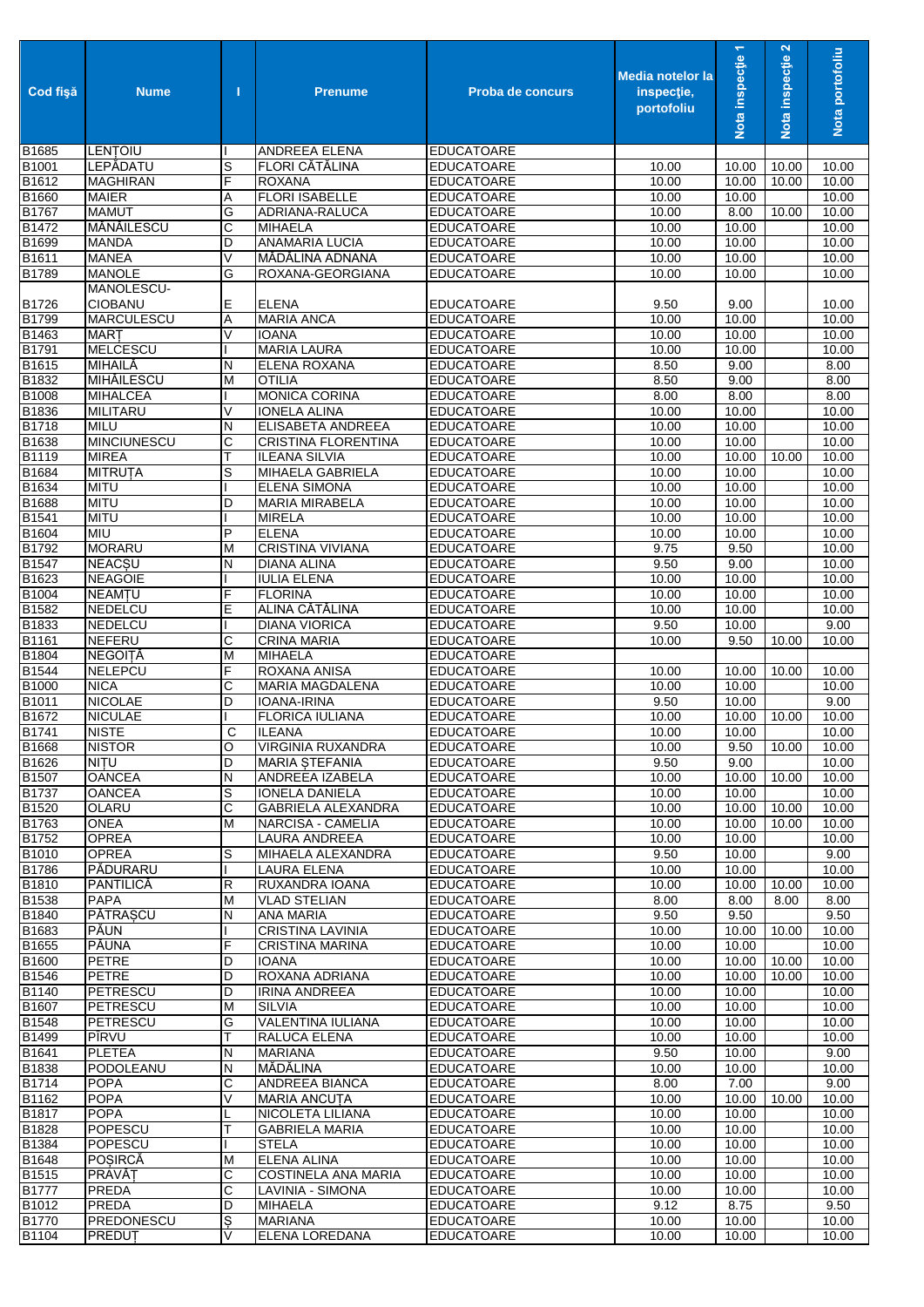| Cod fişă                   | <b>Nume</b>                        | п      | <b>Prenume</b>                                 | <b>Proba de concurs</b>                | <b>Media notelor la</b><br>inspectie,<br>portofoliu | Nota inspecție 1    | Nota inspecție 2   | Nota portofoliu |
|----------------------------|------------------------------------|--------|------------------------------------------------|----------------------------------------|-----------------------------------------------------|---------------------|--------------------|-----------------|
| B1160                      | <b>RĂDOI</b>                       | S      | RALUCA MARIA                                   | <b>EDUCATOARE</b>                      | 8.87                                                | 9.00                | 9.75               | 8.00            |
| B1831                      | <b>RADU</b>                        | C.     | MIRELA CARMEN                                  | <b>EDUCATOARE</b>                      |                                                     |                     |                    |                 |
| B1108<br>B1661             | <b>RĂDUCA</b><br>RĂPITEANU         | D<br>G | ADELINA MIHAELA<br><b>IOANA DANIELA</b>        | <b>EDUCATOARE</b><br><b>EDUCATOARE</b> | 10.00                                               | 10.00               |                    | 10.00           |
| B1677                      | <b>RIZEA</b>                       | M      | ANDREEA-NICOLETA                               | <b>EDUCATOARE</b>                      | 10.00                                               | 10.00               |                    | 10.00           |
| B1795                      | <b>RUIU</b>                        | R      | <b>MARIA DENISA</b>                            | <b>EDUCATOARE</b>                      | 10.00                                               | 10.00               |                    | 10.00           |
| <b>B1516</b>               | <b>RUSS</b>                        | Η.     | OLESIA-IULIA                                   | <b>EDUCATOARE</b>                      | 10.00                                               | 10.00               |                    | 10.00           |
| B1837                      | <b>RUSU</b>                        | Т      | <b>CRISTINA</b>                                | <b>EDUCATOARE</b>                      | 10.00                                               | 10.00               |                    | 10.00           |
| B1433                      | <b>SANDU</b>                       | G      | <b>VICTORIA</b>                                | <b>EDUCATOARE</b>                      | 10.00                                               | 10.00               | 10.00              | 10.00           |
| B1656<br>B1839             | SĂPUNARU<br>SAVU                   | Α<br>M | <b>GABRIELA AURORA</b><br>SIMONA GABRIELA      | <b>EDUCATOARE</b>                      | 10.00<br>10.00                                      | 10.00<br>10.00      | 10.00              | 10.00<br>10.00  |
| <b>B1440</b>               | <b>SERBÅNESCU</b>                  | C      | <b>ANCA ELENA</b>                              | <b>EDUCATOARE</b><br><b>EDUCATOARE</b> | 9.68                                                | 9.37                |                    | 10.00           |
| B1738                      | <b>SFETCU</b>                      | M      | ADRIANA-CRISTIANA                              | <b>EDUCATOARE</b>                      | 10.00                                               | 10.00               |                    | 10.00           |
| B1751                      | SIMIONESCU                         | P      | RODICA ANAMARIA                                | <b>EDUCATOARE</b>                      | 10.00                                               | 9.00                | 10.00              | 10.00           |
| B1075                      | <b>SIMPALEA</b>                    | G      | <b>ALEXA DELIA</b>                             | <b>EDUCATOARE</b>                      | 10.00                                               | 10.00               | 10.00              | 10.00           |
| B1669                      | <b>SINCU PANAIT</b>                | V      | <b>CODRUTA VIOLETA</b>                         | <b>EDUCATOARE</b>                      | 10.00                                               | 10.00               |                    | 10.00           |
| B1536                      | <b>SLĂMNOIU</b><br><b>SMARANDA</b> | M      | <b>IOANA ANA MARIA</b>                         | <b>EDUCATOARE</b>                      | 10.00                                               | 10.00               | 10.00              | 10.00           |
| B1618<br>B1609             | SMĂRĂNDESCU                        | G<br>D | MIHAELA-DENISA<br><b>DIANA FELICIA</b>         | <b>EDUCATOARE</b><br><b>EDUCATOARE</b> | 10.00<br>10.00                                      | 10.00<br>10.00      |                    | 10.00<br>10.00  |
| B1730                      | SOARE                              |        | <b>GEORGIANA-VERGINICA</b>                     | <b>EDUCATOARE</b>                      | 10.00                                               | 10.00               |                    | 10.00           |
| B1631                      | <b>SOLDEA</b>                      |        | CĂTĂLINA IONELA                                | <b>EDUCATOARE</b>                      | 10.00                                               | 10.00               | 10.00              | 10.00           |
| B1003                      | SOMEŞAN                            |        | <b>CORINA GABRIELA</b>                         | <b>EDUCATOARE</b>                      |                                                     |                     |                    |                 |
| B <sub>1540</sub>          | SOUEIDAN                           |        | <b>LIGIA SORINA</b>                            | <b>EDUCATOARE</b>                      | 10.00                                               | 10.00               | 10.00              | 10.00           |
| <b>B1526</b>               | <b>STAICU</b>                      | F      | <b>IONELA</b>                                  | <b>EDUCATOARE</b>                      | 10.00                                               | 10.00               |                    | 10.00           |
| <b>B1787</b><br>B1042      | <b>STAN</b><br><b>STAN</b>         | N<br>V | ELENA MĂDĂLINA<br><b>GEORGIANA-ELENA</b>       | <b>EDUCATOARE</b><br><b>EDUCATOARE</b> | 10.00                                               | 10.00<br>10.00      |                    | 10.00<br>10.00  |
| B1037                      | <b>STAVĂR</b>                      | С      | <b>CRISTINA GABRIELA</b>                       | <b>EDUCATOARE</b>                      | 10.00<br>9.50                                       | 10.00               | 9.00               | 9.00            |
| B1591                      | <b>STEFAN</b>                      | G      | LAVINIA ANDREEA                                | <b>EDUCATOARE</b>                      | 10.00                                               | 10.00               |                    | 10.00           |
| B1603                      | <b>STEMATE</b>                     | M      | <b>CRISTINA ELENA</b>                          | <b>EDUCATOARE</b>                      | 10.00                                               | 10.00               | 10.00              | 10.00           |
| B1163                      | <b>STIRBU</b>                      | D      | <b>ADONIA</b>                                  | <b>EDUCATOARE</b>                      | 10.00                                               | 10.00               | 10.00              | 10.00           |
| B1509                      | <b>STOICA</b>                      | Т      | BIANCA-ELENA-CRISTINA                          | <b>EDUCATOARE</b>                      | 10.00                                               | 10.00               |                    | 10.00           |
| B1742                      | <b>STOICA</b>                      | $\vee$ | ROXANA DIANA                                   | <b>EDUCATOARE</b>                      | 10.00                                               | 10.00               |                    | 10.00           |
| B1829<br>B1814             | <b>STROE</b><br><b>SURUGIU</b>     | N<br>M | ANA MARIA<br>ELENA MĂDĂLINA                    | <b>EDUCATOARE</b><br><b>EDUCATOARE</b> | 9.75                                                | 10.00               |                    | 9.50            |
| B1092                      | TELECEANU                          | N      | <b>LILIANA NICOLETA</b>                        | <b>EDUCATOARE</b>                      | 9.37                                                | 10.00               |                    | 8.75            |
| B1659                      | <b>TEODOR</b>                      | F      | DANIELA MIHAELA                                | <b>EDUCATOARE</b>                      | 10.00                                               | 10.00               | 10.00              | 10.00           |
| B1728                      | <b>TEPUS</b>                       | G      | <b>MIHAELA CRISTINA</b>                        | <b>EDUCATOARE</b>                      | 10.00                                               | 10.00               | 10.00              | 10.00           |
| B1635                      | <b>TOADER</b>                      | Т      | <b>ANETA</b>                                   | <b>EDUCATOARE</b>                      | 10.00                                               | 10.00               |                    | 10.00           |
| B1381                      | <b>TOLBARU</b>                     | F      | <b>OANA ELENA</b>                              | <b>EDUCATOARE</b>                      | 10.00                                               | 10.00               | 10.00              | 10.00           |
| B1712<br>B <sub>1815</sub> | <b>TOPIRCEANU</b><br>TRĂISTARU     | С      | LIVIA<br>VICTORIA-ANDREEA                      | <b>EDUCATOARE</b><br><b>EDUCATOARE</b> | 8.62<br>10.00                                       | 7.25<br>10.00       |                    | 10.00<br>10.00  |
| B1224                      | <b>TRITOIU</b>                     | В      | MARTHA ALESSANDRA                              | <b>EDUCATOARE</b>                      | 10.00                                               | 10.00               | 10.00              | 10.00           |
| B1475                      | <b>TUDOR</b>                       | M      | <b>GEORGIANA ANDREEA</b>                       | <b>EDUCATOARE</b>                      | 10.00                                               | 10.00               |                    | 10.00           |
| B1005                      | <b>TUDORACHE</b>                   |        | <b>CLAUDIA LUCICA</b>                          | <b>EDUCATOARE</b>                      | 10.00                                               | 10.00               |                    | 10.00           |
| B1021                      | <b>TUDORICĂ</b>                    | в      | <b>FLORENTINA</b>                              | <b>EDUCATOARE</b>                      | 10.00                                               | 10.00               | 10.00              | 10.00           |
| B1502                      | <b>TUDOSE</b>                      | Α      | <b>ANDREEA SILVIANA</b>                        | <b>EDUCATOARE</b>                      | 10.00                                               | 10.00               |                    | 10.00           |
| B1550                      | <b>TULUC</b>                       | т      | ALEXANDRA ROXANA                               | <b>EDUCATOARE</b>                      | 10.00                                               | 10.00               |                    | 10.00           |
| B1606<br>B1621             | <b>UDREA</b><br><b>UIUIU</b>       | V      | <b>IULIANA MIHAELA</b><br><b>BETINA MORISA</b> | <b>EDUCATOARE</b><br><b>EDUCATOARE</b> | 10.00<br>10.00                                      | 10.00<br>10.00      |                    | 10.00<br>10.00  |
| B1818                      | <b>UNGUREANU</b>                   | V      | CRINA MĂDĂLINA                                 | <b>EDUCATOARE</b>                      | 10.00                                               | 10.00               |                    | 10.00           |
| B1716                      | <b>URDĂREA</b>                     | G      | <b>AURELIA</b>                                 | <b>EDUCATOARE</b>                      | 10.00                                               | 10.00               | 10.00              | 10.00           |
| <b>B1711</b>               | VĂDUVA                             | G      | ANA-GEORGIANA                                  | <b>EDUCATOARE</b>                      | 10.00                                               | 10.00               |                    | 10.00           |
| B1830                      | <b>VASILE</b>                      | N      | MĂDĂLINA FLORENTINA                            | <b>EDUCATOARE</b>                      | 8.75                                                | 8.00                |                    | 9.50            |
| B1622                      | <b>VASILE</b>                      | R      | <b>MONALISA IULIANA</b>                        | <b>EDUCATOARE</b>                      | 10.00                                               | 10.00               | 10.00              | 10.00           |
| B1060                      | VASILICĂ<br><b>VATE</b>            | N<br>G | ANDREEA CLAUDIA<br><b>ALINA RALUCA</b>         | <b>EDUCATOARE</b>                      | 10.00                                               | 10.00               |                    | 10.00           |
| B1533<br>B1478             | <b>VISAN</b>                       | M      | <b>MARIANA FLORENTINA</b>                      | <b>EDUCATOARE</b><br><b>EDUCATOARE</b> | 10.00                                               | 10.00               |                    | 10.00           |
| <b>B1422</b>               | VLAD                               | N      | CÁTÁLINA                                       | <b>EDUCATOARE</b>                      | 10.00                                               | 10.00               |                    | 10.00           |
| B1002                      | <b>VLAD</b>                        | S      | CORINA - MARIA                                 | <b>EDUCATOARE</b>                      | 10.00                                               | 10.00               | 10.00              | 10.00           |
| <b>B1551</b>               | <b>VLAD</b>                        | M      | <b>EMILIA ELENA</b>                            | <b>EDUCATOARE</b>                      | 10.00                                               | 10.00               | $\overline{10.00}$ | 10.00           |
| B1647                      | VLĂSCEANU                          | G      | CĂTĂLINA MARIANA                               | <b>EDUCATOARE</b>                      | 10.00                                               | 10.00               |                    | 10.00           |
| B1487                      | <b>ZAHARIA</b>                     | P      | ALEXANDRA VALERIA                              | <b>EDUCATOARE</b>                      | 10.00                                               | 10.00               |                    | 10.00           |
| B1045<br>B1610             | ZAHARIA<br>ZAHARIA                 | V<br>G | ANA MARIA<br>ELENA ANDREEA                     | <b>EDUCATOARE</b><br><b>EDUCATOARE</b> | 10.00<br>10.00                                      | 10.00<br>10.00      | 10.00              | 10.00<br>10.00  |
| B1413                      | <b>ACHELĂRITEI</b>                 | C      | SORINA DANIELA                                 | <b>INVATATOR</b>                       | 10.00                                               | 10.00               | 10.00              | 10.00           |
| B1307                      | <b>ADUMITRĂCESEI</b>               | Α      | ALEXANDRA                                      | <b>INVATATOR</b>                       | 10.00                                               | 10.00               |                    | 10.00           |
| B1207                      | <b>ALBINI</b>                      | M      | IOANA MIHAELA                                  | <b>INVATATOR</b>                       | 10.00                                               | 10.00               | 10.00              | 10.00           |
| B1212                      | <b>ALECU</b>                       | N      | <b>MARILENA</b>                                | <b>INVATATOR</b>                       | 10.00                                               | 10.00               |                    | 10.00           |
| B1222                      | <b>ANDONIE</b>                     | N      | ROXANA CRISTINA                                | <b>INVATATOR</b>                       | 10.00                                               | 10.00               |                    | 10.00           |
| B1202                      | <b>APOSTOL</b>                     | Е<br>V | ANA MARIA ALEXANDRA                            | <b>INVATATOR</b>                       | 10.00                                               | 10.00               |                    | 10.00           |
| B1214<br>B1253             | <b>APOSTOL</b><br><b>APOSTOL</b>   |        | AURELIA<br>MIRELA DANIELA                      | <b>INVATATOR</b><br><b>INVATATOR</b>   | 9.82<br>10.00                                       | 9.65<br>10.00 10.00 |                    | 10.00<br>10.00  |
|                            |                                    |        |                                                |                                        |                                                     |                     |                    |                 |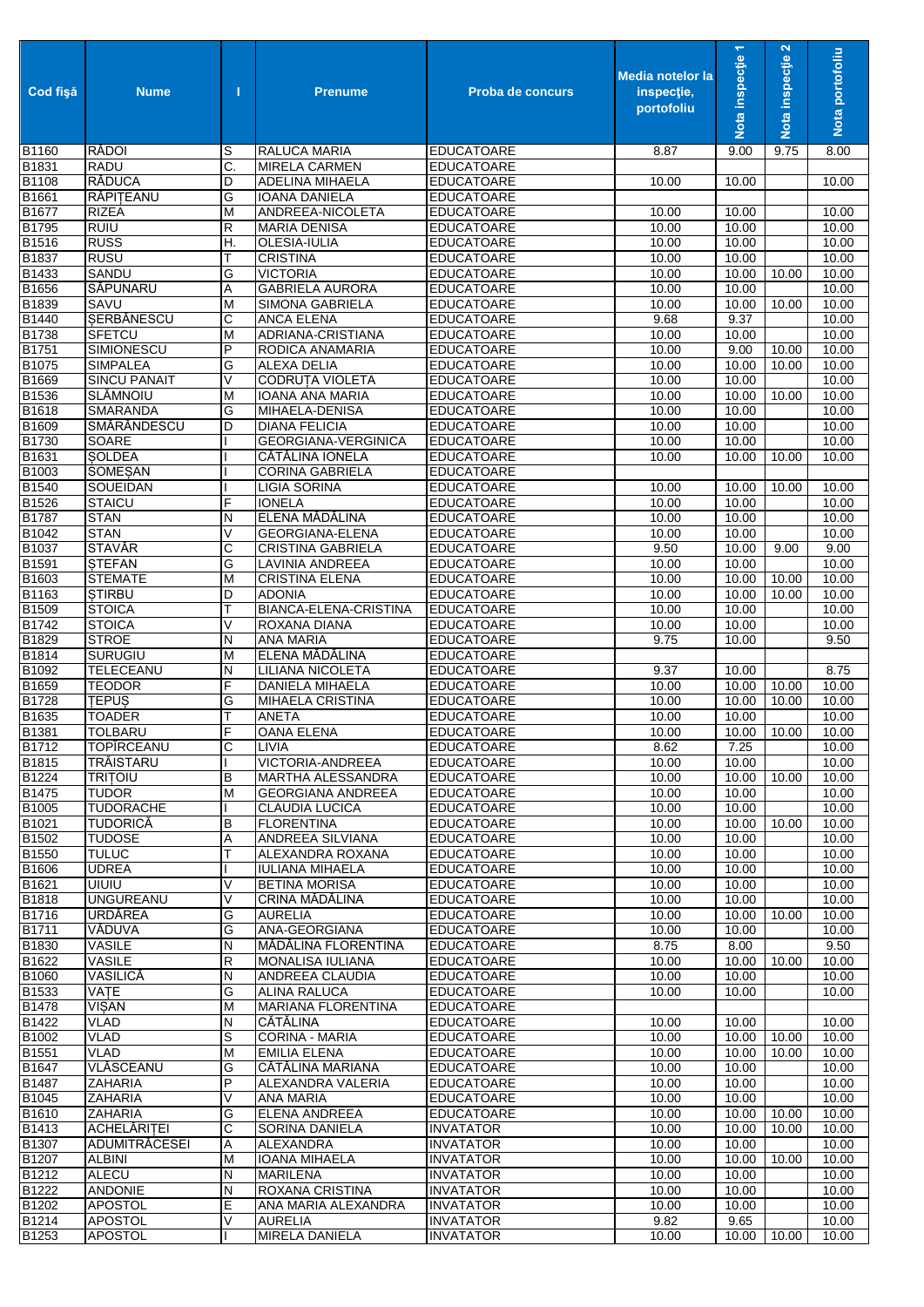| <b>Cod fisă</b>            | <b>Nume</b>                      | п      | <b>Prenume</b>                                | <b>Proba de concurs</b>              | <b>Media notelor la</b><br>inspectie,<br>portofoliu | $\overline{\phantom{0}}$<br>Nota inspecție | Nota inspecție 2 | Nota portofoliu |
|----------------------------|----------------------------------|--------|-----------------------------------------------|--------------------------------------|-----------------------------------------------------|--------------------------------------------|------------------|-----------------|
| B1273                      | <b>BADEA</b>                     | D      | <b>MARIA</b>                                  | <b>INVATATOR</b>                     | 10.00                                               | 10.00                                      | 10.00            | 10.00           |
| B1187                      | <b>BĂDESCU</b>                   | M      | <b>ELVIRA</b>                                 | <b>INVATATOR</b>                     | 10.00                                               | 10.00                                      |                  | 10.00           |
| B1519<br><b>B1444</b>      | <b>BAKALOVA</b><br><b>BĂNICĂ</b> | М      | <b>ANDREEA</b><br><b>VIVIANA ANDREEA</b>      | <b>INVATATOR</b><br><b>INVATATOR</b> | 9.50<br>10.00                                       | 9.00<br>10.00                              |                  | 10.00<br>10.00  |
| B1470                      | <b>BICĂ</b>                      | D      | <b>BIANCA NICOLETA</b>                        | <b>INVATATOR</b>                     | 10.00                                               | 10.00                                      | 10.00            | 10.00           |
| B1297                      | <b>BÎRȚAN</b>                    |        | ALINA MADALINA                                | <b>INVATATOR</b>                     | 10.00                                               | 10.00                                      |                  | 10.00           |
| B1219                      | <b>BULGARU</b>                   | G      | RALUCA IOANA                                  | <b>INVATATOR</b>                     | 10.00                                               | 10.00                                      | 10.00            | 10.00           |
| B1467                      | <b>BURGHELEA</b>                 |        | <b>GEANINA FLORENTINA</b>                     | <b>INVATATOR</b>                     | 10.00                                               | 10.00                                      |                  | 10.00           |
| B1589                      | <b>BURIU</b>                     | Α      | ANDREEA MĂDĂLINA                              | <b>INVATATOR</b>                     | 10.00                                               | 10.00                                      | 10.00            | 10.00           |
| B <sub>1412</sub><br>B1407 | CĂPRARU<br><b>CIOBANU</b>        | D      | <b>IOANA</b><br><b>CRINA SABINA</b>           | <b>INVATATOR</b><br><b>INVATATOR</b> | 10.00<br>10.00                                      | 10.00<br>10.00                             | 10.00            | 10.00<br>10.00  |
| B1432                      | CIRIPOIU                         |        | <b>CRISTINA</b>                               | <b>INVATATOR</b>                     | 10.00                                               | 10.00                                      |                  | 10.00           |
| B1508                      | <b>CONSTANTIN</b>                | М      | RAMONA ELENA                                  | <b>INVATATOR</b>                     | 10.00                                               | 10.00                                      | 10.00            | 10.00           |
| B1416                      | <b>CRĂCIUN</b>                   | M      | <b>ROXANA</b>                                 | <b>INVATATOR</b>                     | 10.00                                               | 10.00                                      |                  | 10.00           |
| B1525                      | <b>CRISTEA</b>                   | Α      | <b>ELENA</b>                                  | <b>INVATATOR</b>                     | 10.00                                               | 10.00                                      |                  | 10.00           |
| <b>B1460</b>               | <b>DAVID</b>                     | Α      | ALINA NICOLETA                                | <b>INVATATOR</b>                     | 10.00                                               | 10.00                                      |                  | 10.00           |
| B1418                      | <b>DINCĂ</b>                     |        | LAURA GABRIELA                                | <b>INVATATOR</b>                     | 10.00                                               | 10.00                                      | 10.00            | 10.00           |
| <b>B1420</b>               | <b>DINCĂ</b>                     |        | <b>MARIA CARMEN</b>                           | <b>INVATATOR</b>                     | 10.00                                               | 10.00                                      | 9.75             | 10.00           |
| B1448<br>B1438             | <b>DONCIU</b><br><b>DRAGU</b>    | D<br>V | <b>ANDRA MARIA</b><br><b>ADRIANA MARILENA</b> | <b>INVATATOR</b><br><b>INVATATOR</b> | 10.00<br>10.00                                      | 10.00<br>10.00                             | 10.00            | 10.00<br>10.00  |
| B1415                      | <b>DUCA</b>                      | Α      | <b>ADRIANA</b>                                | <b>INVATATOR</b>                     | 10.00                                               | 10.00                                      |                  | 10.00           |
| B1442                      | <b>DUGULAN</b>                   | M      | <b>MANUELA</b>                                | <b>INVATATOR</b>                     | 10.00                                               | 10.00                                      |                  | 10.00           |
| B1336                      | <b>DUMITRIU</b>                  | N      | <b>ANCA STEFANIA</b>                          | <b>INVATATOR</b>                     | 10.00                                               | 10.00                                      |                  | 10.00           |
| B1512                      | <b>DUMITRU</b>                   |        | <b>CRISTINA ANDREEA</b>                       | <b>INVATATOR</b>                     | 10.00                                               | 10.00                                      |                  | 10.00           |
| B1443                      | <b>EFTIMIE</b>                   | Ν      | <b>BIANCA ELENA</b>                           | <b>INVATATOR</b>                     | 10.00                                               | 10.00                                      | 10.00            | 10.00           |
| B1255                      | <b>EFTIMIE</b>                   | C      | <b>CRISTINA</b>                               | <b>INVATATOR</b>                     | 10.00                                               | 10.00                                      |                  | 10.00           |
| B1258                      | <b>EL-NAKOURY</b>                | Е      | FLORENTINA ANCUTA                             | <b>INVATATOR</b>                     | 10.00                                               | 10.00                                      |                  | 10.00           |
| B1543                      | <b>ENACHE</b>                    | G      | RALUCA MIHAELA                                | <b>INVATATOR</b>                     | 10.00                                               | 10.00                                      |                  | 10.00           |
| B1310                      | <b>FANDARAC</b>                  | F      | ALINA-PETRONELA                               | <b>INVATATOR</b>                     | 10.00                                               | 10.00                                      |                  | 10.00           |
| B1304                      | FIERĂSCU<br><b>FLOREA</b>        | G      | <b>STEFANIA EMILIA</b><br><b>VICA</b>         | <b>INVATATOR</b>                     | 10.00<br>9.50                                       | 10.00                                      |                  | 10.00<br>9.00   |
| B1324<br>B1480             | <b>GHINESCU</b>                  | G      | <b>VASILE</b>                                 | <b>INVATATOR</b><br><b>INVATATOR</b> | 10.00                                               | 10.00<br>10.00                             | 9.00             | 10.00           |
| B1395                      | HOBJILĂ                          | D      | <b>IOANA GABRIELA</b>                         | <b>INVATATOR</b>                     | 10.00                                               | 9.75                                       | 10.00            | 10.00           |
| B1452                      | <b>HONGU</b>                     |        | <b>CARMEN SILVIA</b>                          | <b>INVATATOR</b>                     | 10.00                                               | 10.00                                      |                  | 10.00           |
| B1471                      | <b>IGNAT</b>                     | R      | <b>LAURA FLORENTINA</b>                       | <b>INVATATOR</b>                     | 10.00                                               | 10.00                                      |                  | 10.00           |
| B1281                      | <b>ION</b>                       | C      | ANDREEA CORINA                                | <b>INVATATOR</b>                     | 10.00                                               | 10.00                                      |                  | 10.00           |
| B1417                      | <b>ION</b>                       |        | <b>IULIA ANDREEA</b>                          | <b>INVATATOR</b>                     | 10.00                                               | 10.00                                      | 10.00            | 10.00           |
| B1426                      | <b>IONESCU</b>                   | В      | <b>IRINA GABRIELA</b>                         | <b>INVATATOR</b>                     | 10.00                                               | 10.00                                      |                  | 10.00           |
| B1435                      | <b>ISPAS</b>                     | G      | DANIELA ILEANA                                | <b>INVATATOR</b>                     | 10.00                                               | 10.00                                      | 10.00            | 10.00           |
| <b>B</b> 1527<br>B1180     | <b>IVĂNESCU</b><br><b>KLEIN</b>  | C<br>N | <b>MARIA CRISTIANA</b><br>ANDREEA RAMONA      | <b>INVATATOR</b><br><b>INVATATOR</b> | 10.00<br>10.00                                      | 10.00<br>10.00                             |                  | 10.00<br>10.00  |
| B1209                      | LAZĂR                            | Ν      | <b>ELENA ANCA</b>                             | <b>INVATATOR</b>                     | 10.00                                               | 10.00                                      |                  | 10.00           |
| B1735                      | <b>LIFU</b>                      | G      | <b>ELENA CRISTINA</b>                         | <b>INVATATOR</b>                     |                                                     |                                            |                  |                 |
| B1485                      | LUNGU                            | Е      | ANDREEA RALUCA                                | <b>INVATATOR</b>                     | 9.75                                                | 9.50                                       |                  | 10.00           |
| B1483                      | LUTU                             | S      | OANA MARINELA                                 | <b>INVATATOR</b>                     | 10.00                                               | 10.00                                      |                  | 10.00           |
| B1427                      | <b>MANDA</b>                     | F      | <b>IRINA ANDREEA</b>                          | <b>INVATATOR</b>                     | 10.00                                               | 10.00                                      |                  | 10.00           |
| B1276                      | MANOLACHE                        | Е      | MIHAELA ADRIANA                               | <b>INVATATOR</b>                     | 10.00                                               | 10.00                                      |                  | 10.00           |
|                            |                                  |        | MARIA ALEXANDRA                               |                                      |                                                     |                                            |                  |                 |
| B1421<br><b>B1401</b>      | MĂRGĂRIT<br><b>MARIA</b>         | Μ      | <b>MANUELA</b><br>ANA - MARIA                 | <b>INVATATOR</b>                     | 10.00<br>10.00                                      | 10.00<br>10.00                             | 10.00            | 10.00<br>10.00  |
| B1179                      | <b>MATEI</b>                     | С<br>L | IZABELA GIORGIANA                             | <b>INVATATOR</b><br><b>INVATATOR</b> | 10.00                                               | 10.00                                      |                  | 10.00           |
| B1545                      | <b>MELINTE</b>                   | С      | <b>MIHAELA ANGELA</b>                         | <b>INVATATOR</b>                     | 10.00                                               | 10.00                                      | 10.00            | 10.00           |
| B1514                      | <b>MIHĂILESCU</b>                |        | <b>OANA</b>                                   | <b>INVATATOR</b>                     | 10.00                                               | 10.00                                      |                  | 10.00           |
| B1398                      | MITOI-LAZĂR                      |        | <b>LARISA ELENA</b>                           | <b>INVATATOR</b>                     | 10.00                                               | 10.00                                      |                  | 10.00           |
| B1315                      | <b>MITRAN</b>                    | S      | VALENTINA IULIANA                             | <b>INVATATOR</b>                     | 10.00                                               | 10.00                                      | 10.00            | 10.00           |
| B1205                      | <b>MUSTĂȚA</b>                   | G      | ANDREEA MONICA                                | <b>INVATATOR</b>                     | 10.00                                               | 10.00                                      |                  | 10.00           |
| B1459                      | <b>NEACSU</b>                    | S      | <b>CRISTINA BIANCA</b>                        | <b>INVATATOR</b>                     | 10.00                                               | 10.00                                      |                  | 10.00           |
| B1532                      | <b>NEAGOE</b>                    | O      | <b>MIRELA</b><br>SPERANȚA IULIA               | <b>INVATATOR</b>                     | 10.00                                               | 10.00                                      | 10.00            | 10.00           |
| B1264                      | <b>NEDA</b>                      | F      | ANTOANELA                                     | <b>INVATATOR</b>                     | 10.00                                               | 10.00                                      |                  | 10.00           |
| B1318                      | <b>NEGULESCU</b>                 | G      | DANA ELENA                                    | <b>INVATATOR</b>                     | 10.00                                               | 10.00                                      |                  | 10.00           |
| B1409<br>B1405             | <b>NEGULESCU</b><br>NITĂ         | G      | <b>GINA MARIA</b><br>ALEXANDRA                | <b>INVATATOR</b><br><b>INVATATOR</b> | 10.00<br>10.00                                      | 10.00<br>10.00                             |                  | 10.00<br>10.00  |
| B1294                      | NITU                             | G      | RUANA ELIZA                                   | <b>INVATATOR</b>                     | 10.00                                               | 10.00                                      |                  | 10.00           |
| B1313                      | NOAȚĂ                            | Ν      | REBECA ANDREEA                                | <b>INVATATOR</b>                     | 10.00                                               | 10.00                                      |                  | 10.00           |
| B1404                      | <b>OAE DUMITRU</b>               | G      | CRISTINA EMANUELA                             | <b>INVATATOR</b>                     | 10.00                                               | 10.00                                      |                  | 10.00           |
| B1408                      | PAICU                            | S      | ANDREEA                                       | <b>INVATATOR</b>                     | 10.00                                               | 10.00                                      |                  | 10.00           |
| B1436                      | <b>PASCU</b>                     | M      | <b>BIANCA ALEXANDRA</b>                       | <b>INVATATOR</b>                     | 10.00                                               | 10.00                                      |                  | 10.00           |
| B1331                      | <b>PAVEL</b>                     | F      | <b>IOANA</b>                                  | <b>INVATATOR</b>                     | 10.00                                               | 10.00                                      |                  | 10.00           |
| B1208                      | <b>PAVEL</b>                     | G      | OANA ALEXANDRA                                | <b>INVATATOR</b>                     | 9.50                                                | 9.50                                       |                  | 9.50            |
| B1406                      | <b>PETRA</b>                     |        | <b>ALINA ELENA</b>                            | <b>INVATATOR</b>                     | 10.00                                               | 10.00                                      |                  | 10.00           |
| B1410                      | <b>PETRACHE</b>                  | G      | <b>ELENA</b>                                  | <b>INVATATOR</b>                     | 10.00                                               | 10.00 10.00                                |                  | 10.00           |